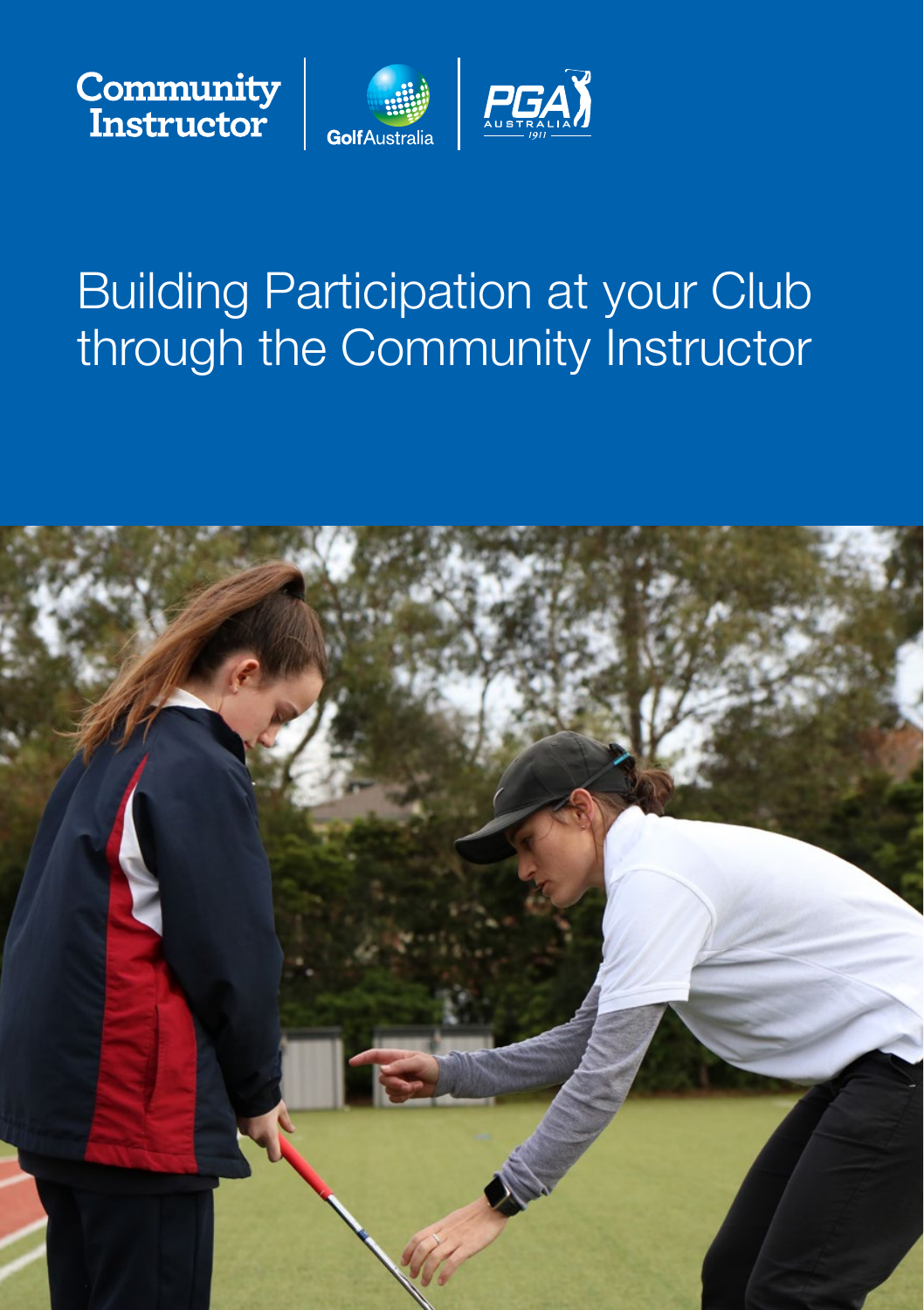### The Role of the Community Instructor

Community Instructors play an integral role in the delivery of national golf participation programs such as MyGolf and Get Into Golf.

These programs are fundamental in attracting and introducing new people to the facility and provide a pathway to increasing community involvement and membership at the club.

Community Instructors are required to complete an Online learning module that provides them with the knowledge and skills to competently, safely and comfortably deliver these beginner programs. For the most part, they volunteer their time and have a latent desire to support their local golf club and share their love of the game. They can be a fantastic resource in engaging members of the wider local community that perhaps would not have otherwise been exposed to the sport or the local golf club.

### The Benefits of having a Community Instructor at your golf club

#### Clubs with PGA Professionals

Even if your club has a PGA Professional, Community Instructors can still be an invaluable asset to the club. PGA Professionals can utilise trained Community Instructors to support and assist with the delivery of programs at the club or in local schools. This can significantly reduce the workload and pressure on the PGA Professional as well as increase the capacity that the club has to host more and more programs, therefore increasing not only the amount of participants but also the amount of visitation (i.e. parents and carers, friends and family) and potential membership opportunities.

#### Clubs with no PGA Professionals

Without a PGA Professional, clubs may not have the capacity and resources to deliver national participation programs which significantly limits the exposure of the club to the local community. Clubs could encourage their members to acquire their Community Instructor accreditation to start delivering these programs or there may already be a qualified Community Instructor in the local area that may be looking to get involved with the club.



golf.org.au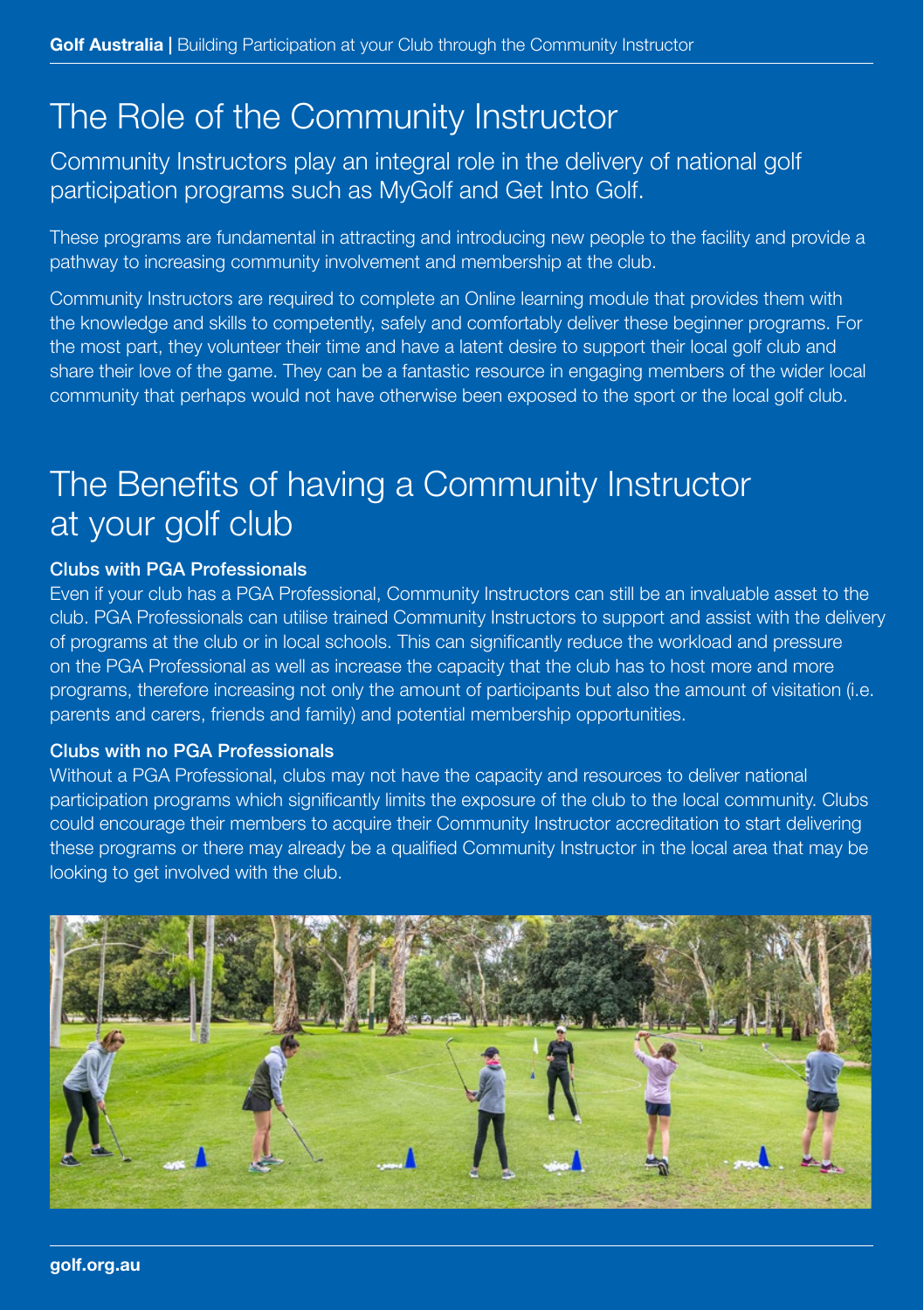## Building participation at your club

Community Instructors can also play a key role outside of the golf club in engaging and forming partnerships with the wider community through local schools, community groups and government organisations.

### **Schools**

Making contact and building a relationship with the local school can be a great starting point in increasing junior exposure at the club. Upon completing their accreditation, Community Instructors are granted access to a wide range of MyGolf Schools and Secondary Schools resource manuals that are aligned with the ACARA curriculum outcomes. Community Instructors can use these resources to deliver an engaging and fun golf program at the local school with the aim of then promoting and transitioning these participants over to the MyGolf program at the local club.

Schools can also apply for government funding every school term through the Sporting Schools program where they can book a primary or secondary golf program that can be internally delivered by a schoolteacher, or externally delivered by a PGA Professional or accredited Community Instructor. Community Instructors can be instrumental in promoting this opportunity to the local schools, delivering these programs and then connecting these participants with the local club at its conclusion.

#### Community Groups and Local Council

Community Instructors can be a resource in forming a connection between the golf club and community groups and local government organisations. With a quick phone call to the local council or a simple search on their website, Community Instructors will be able to access information on services available to multiple demographics in the community including youth, families, seniors and people with special needs and abilities. Community Instructors can look to work with these services in promoting the clubs MyGolf or Get Into Golf program and offer come and try days to the people utilising these services.

|    | <b>ACTIONS TO GET ACTIVE</b>                                                                                                                                                                                                                                                                           | Complete |
|----|--------------------------------------------------------------------------------------------------------------------------------------------------------------------------------------------------------------------------------------------------------------------------------------------------------|----------|
| 1. | Contact your local golf club to let them know that you are keen to deliver national participation<br>programs (MyGolf, Get Into Golf) at the club.                                                                                                                                                     |          |
| 2. | Make contact with your local schools and provide them information on MyGolf Schools and<br>MyGolf programs. This information can be found at mygolf.org.au. Also, make them aware of the<br>opportunity to apply for Sporting Schools funding through<br>sportaus.gov.au/schools/golf                  |          |
| 3. | Sporting schools – Contact your relevant State/Territory contact (listed on last page) to find out if<br>there are any sporting schools program running in your area.                                                                                                                                  |          |
| 4. | Local Community groups are often looking to get involved in Sporting Opportunities. Check out<br>your council website or visit the local library to identify and connect with a group that may have<br>participants interested in taking part in your program or could provide promotional assistance. |          |
| 5. | Create awareness about the programs you offer at your club by holding a stall or handing out<br>flyers at community events.                                                                                                                                                                            |          |
| 6. | Offer 'Come and Try' days at the club to give new golfers a go at the game before having to<br>commit to a whole program.                                                                                                                                                                              |          |